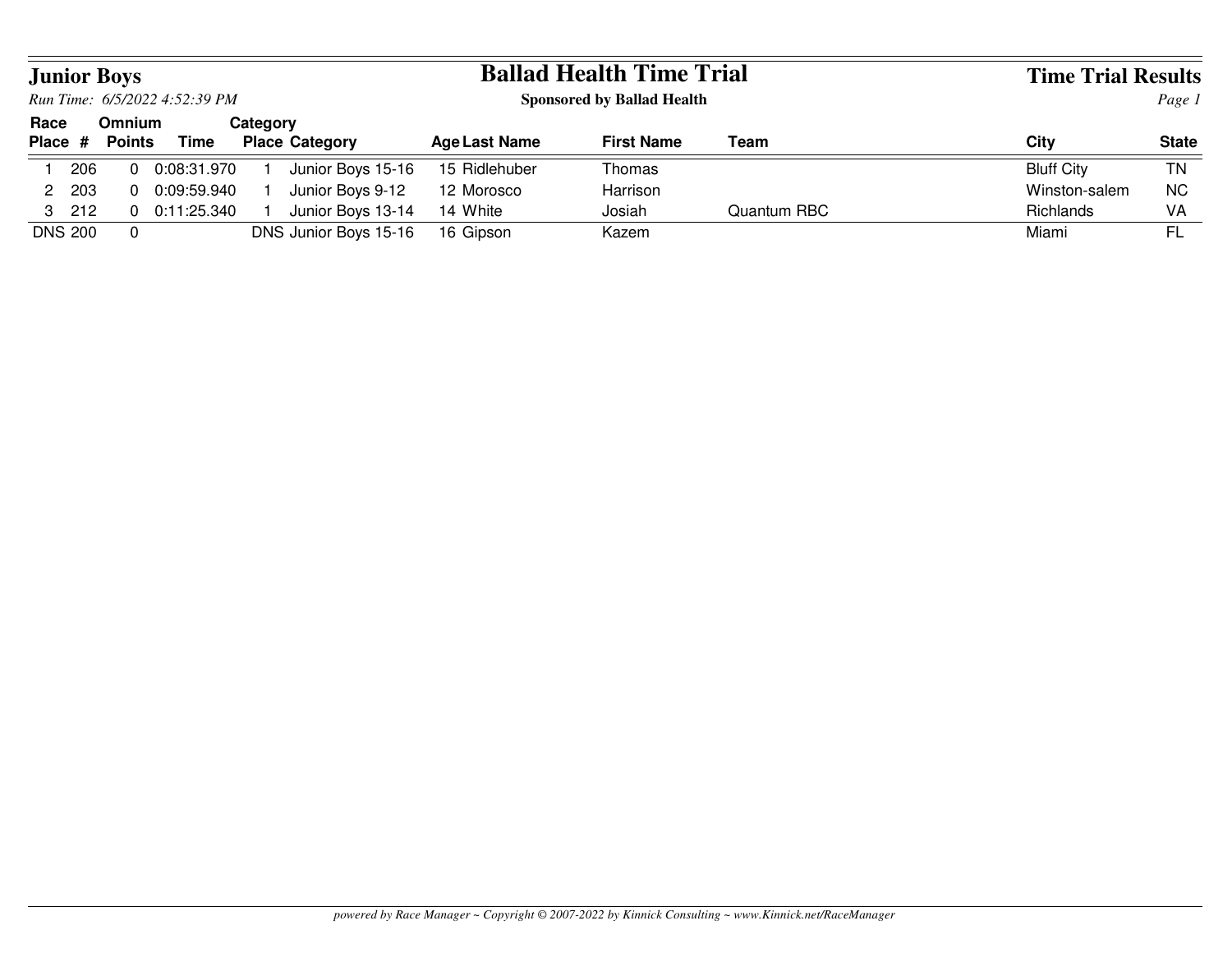| <b>Junior Girls</b>           |                                |             |                                   |                      | <b>Ballad Health Time Trial</b>   |        | <b>Time Trial Results</b> |              |
|-------------------------------|--------------------------------|-------------|-----------------------------------|----------------------|-----------------------------------|--------|---------------------------|--------------|
| Run Time: 6/5/2022 4:52:39 PM |                                |             |                                   |                      | <b>Sponsored by Ballad Health</b> | Page 1 |                           |              |
| Race<br>Place #               | <b>Omnium</b><br><b>Points</b> | <b>Time</b> | Category<br><b>Place Category</b> | <b>Age Last Name</b> | <b>First Name</b>                 | Team   | City                      | <b>State</b> |
| <b>DNS 211</b>                |                                |             | DNS Junior Girls 13-14            | 13 West              | Chloe                             |        | Elizabethton              | ΤN           |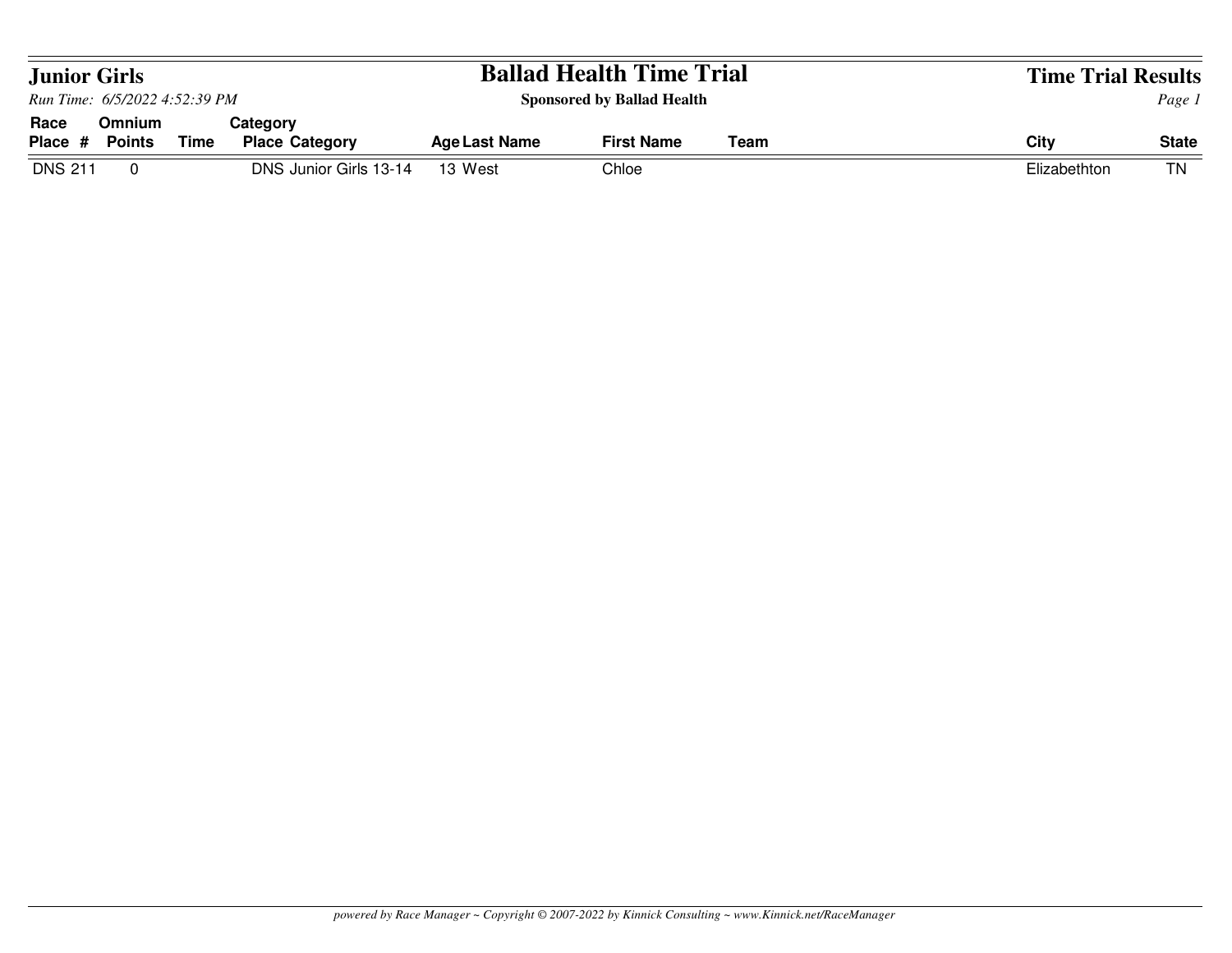|                 | Women 4/5      |                                |                               |          |                       |                      | <b>Ballad Health Time Trial</b>   |                  | <b>Time Trial Results</b> |              |  |
|-----------------|----------------|--------------------------------|-------------------------------|----------|-----------------------|----------------------|-----------------------------------|------------------|---------------------------|--------------|--|
|                 |                |                                | Run Time: 6/5/2022 4:52:39 PM |          |                       |                      | <b>Sponsored by Ballad Health</b> |                  | Page 1                    |              |  |
| Race<br>Place # |                | <b>Omnium</b><br><b>Points</b> | <b>Time</b>                   | Category | <b>Place Category</b> | <b>Age Last Name</b> | <b>First Name</b>                 | Team             | City                      | <b>State</b> |  |
|                 | 301            | 15                             | 0:09:41.870                   |          | Women 4/5             | 24 Dowd              | Sydney                            |                  | Tallahassee               | FL           |  |
|                 | 2 312          | 14                             | 0:10:01.760                   | 2        | Women 4/5             | 20 Knobloch          | Danielle                          |                  | Houston                   | ТX           |  |
|                 | 3 310          | 13                             | 0:10:20.690                   | 3        | Women 4/5             | 19 Johnston          | Morgan                            | Edge Cycling     | Fort Mill                 | <b>SC</b>    |  |
|                 | <b>DNS 303</b> | $\Omega$                       |                               |          | DNS Women 4/5         | 38 Flesher           | Rose                              |                  | Lenoir City               | ΤN           |  |
|                 | <b>DNS 313</b> | $\Omega$                       |                               |          | DNS Women 4/5         | 37 Littlemasterson   | Sara                              | #iridestigmafree | Mooresville               | ΝC           |  |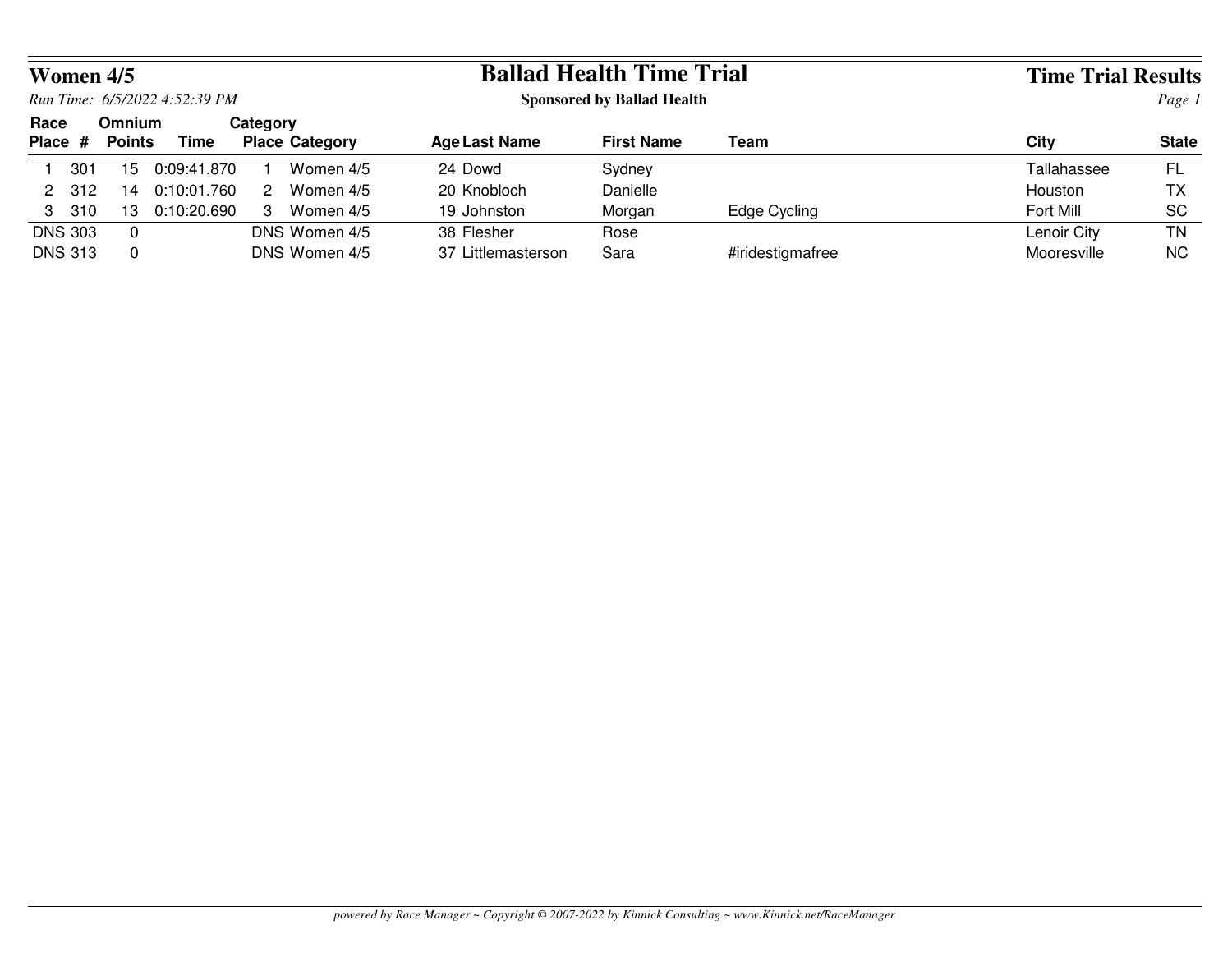|      | <b>Women 3</b>                |                                |                            |          |                       |                         | <b>Ballad Health Time Trial</b>   |                                  | <b>Time Trial Results</b> |                 |  |
|------|-------------------------------|--------------------------------|----------------------------|----------|-----------------------|-------------------------|-----------------------------------|----------------------------------|---------------------------|-----------------|--|
|      | Run Time: 6/5/2022 4:52:39 PM |                                |                            |          |                       |                         | <b>Sponsored by Ballad Health</b> |                                  |                           | Page 1          |  |
| Race | Place #                       | <b>Omnium</b><br><b>Points</b> | Time                       | Categorv | <b>Place Category</b> | <b>Age Last Name</b>    | <b>First Name</b>                 | Team                             | City                      | <b>State</b>    |  |
|      | 298<br>299                    | 15<br>14                       | 0:09:06.810<br>0:09:53.310 | 2        | Women 3<br>Women 3    | 29 Mathews<br>47 Calvin | Laura<br>Laura                    | Marx-Bensdorf / BPC Cycling Team | Memphis<br>Davidson       | ΤN<br><b>NC</b> |  |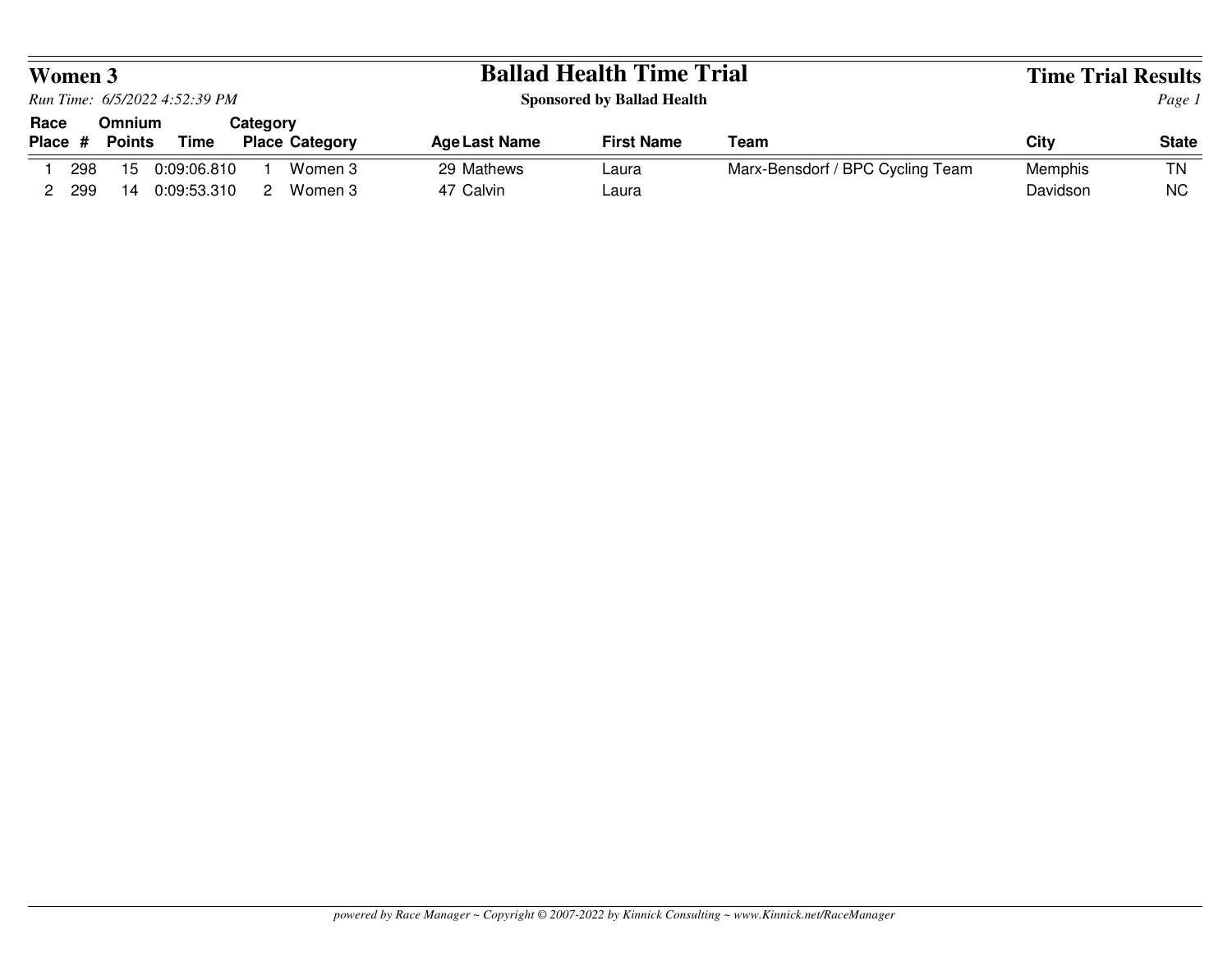|                |                               | <b>Novice (Cat 5)</b> |             |          |                       |                      | <b>Ballad Health Time Trial</b>   |               | <b>Time Trial Results</b> |              |  |
|----------------|-------------------------------|-----------------------|-------------|----------|-----------------------|----------------------|-----------------------------------|---------------|---------------------------|--------------|--|
|                | Run Time: 6/5/2022 4:52:39 PM |                       |             |          |                       |                      | <b>Sponsored by Ballad Health</b> |               | Page 1                    |              |  |
| Race           |                               | <b>Omnium</b>         |             | Category |                       |                      | <b>First Name</b>                 |               |                           |              |  |
| Place #        |                               | <b>Points</b>         | Time        |          | <b>Place Category</b> | <b>Age Last Name</b> |                                   | Team          | City                      | <b>State</b> |  |
|                | 594                           | 15                    | 0:09:08.130 |          | Novice (Cat 5)        | 22 Gilbert           | Greyson                           |               | Franklin                  | <b>TN</b>    |  |
| 2              | -597                          | 14                    | 0:09:43.160 | 2        | Novice (Cat 5)        | 19 Desai             | Rishi                             | SupraBars.com | Greenville                | <b>SC</b>    |  |
| <b>DNS 595</b> |                               | $\Omega$              |             |          | DNS Novice (Cat 5)    | 36 Ferguson          | Ben                               |               | <b>Bristol</b>            | TN           |  |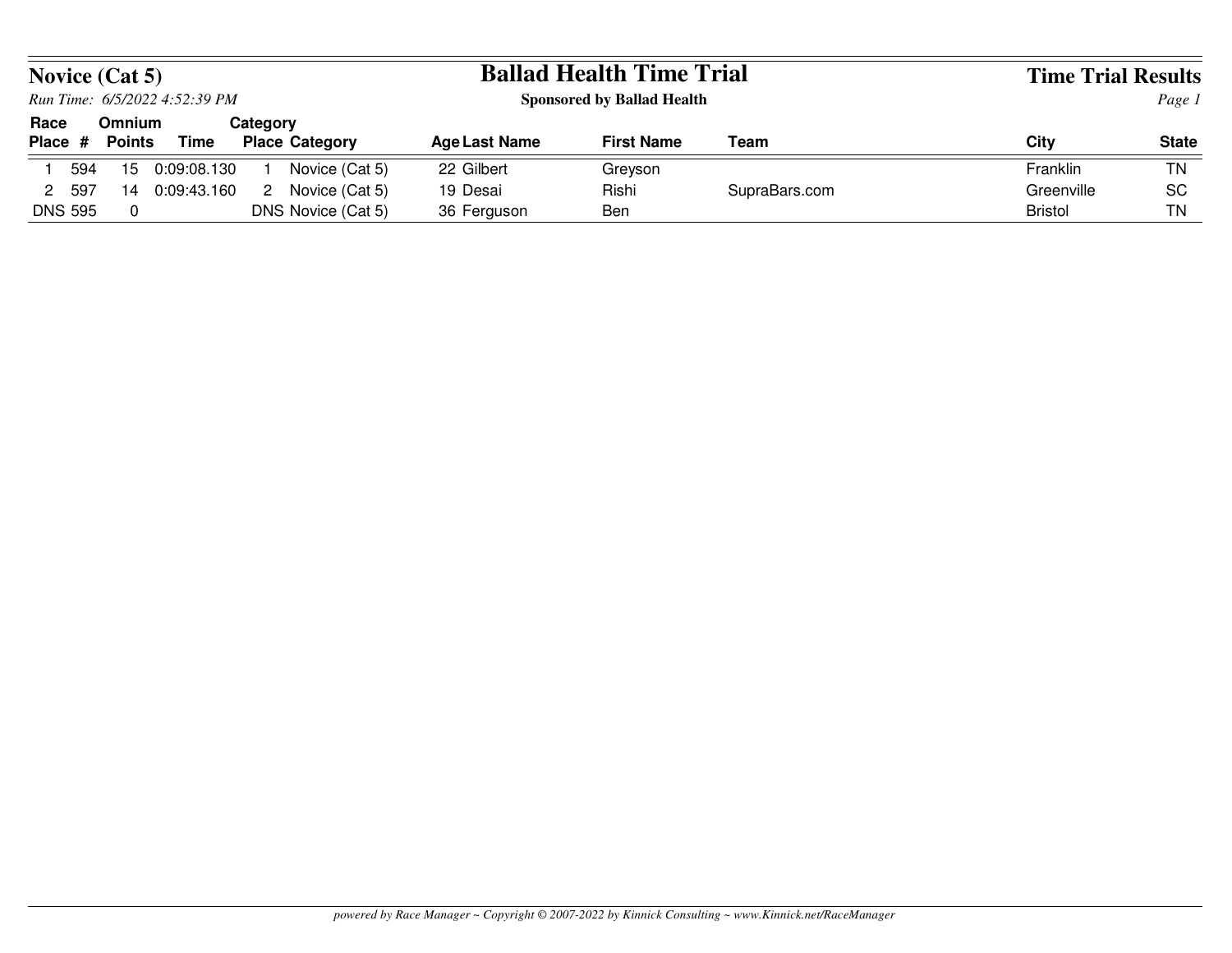|         |                |               | Masters 40+/50+/60+           |          |                                              |                      | <b>Ballad Health Time Trial</b>   |                                       | <b>Time Trial Results</b> |              |
|---------|----------------|---------------|-------------------------------|----------|----------------------------------------------|----------------------|-----------------------------------|---------------------------------------|---------------------------|--------------|
|         |                |               | Run Time: 6/5/2022 4:52:39 PM |          |                                              |                      | <b>Sponsored by Ballad Health</b> |                                       |                           | Page 1       |
| Race    |                | <b>Omnium</b> |                               | Category |                                              |                      |                                   |                                       |                           |              |
| Place # |                | <b>Points</b> | <b>Time</b>                   |          | <b>Place Category</b>                        | <b>Age Last Name</b> | <b>First Name</b>                 | Team                                  | <b>City</b>               | <b>State</b> |
|         | 317            | 15            | 0:08:29.310                   |          | Masters 50+                                  | 50 Robinson          | Ryan                              | Carolina Cycling Team                 | Anderson                  | <b>SC</b>    |
|         | 300            | 14            | 0:08:29.590                   | 2        | Masters $50+$                                | 51 Carter            | Paul                              | Mid South Racing                      | Clarksville               | <b>TN</b>    |
| 3       | 475            | 15            | 0:08:30.870                   |          | Masters $40 + (3/4/5)$                       | 49 Hopkins           | Mitchell                          |                                       | Winston-salem             | <b>NC</b>    |
| 4       | 318            | 13            | 0:08:37.630                   | 3        | Masters 50+                                  | 56 Shaw              | Andrew                            | NCVC/UnitedHealthcare                 | Knoxville                 | <b>TN</b>    |
| 5.      | 688            | 15.           | 0:08:38.630                   |          | Masters 60+                                  | 60 Warren            | Randal                            | Downtown Asheville Racing Club (DARC) | Asheville                 | <b>NC</b>    |
| 6       | 309            | 12.           | 0:08:46.870                   | 4        | Masters 50+                                  | 58 Holmes            | Kelly                             | <b>Carolina Masters</b>               | Clemmons                  | <b>NC</b>    |
| 7       | 689            | 14            | 0:08:51.840                   | 2.       | Masters 60+                                  | 62 Taylor            | Timothy                           | Jackson VeloSports                    | Lexington                 | <b>TN</b>    |
| 8       | 314            | 11            | 0:09:12.260                   | 5        | Masters 50+                                  | 51 Peter             | David                             | Downtown Asheville Racing Club (DARC) | Asheville                 | <b>NC</b>    |
| 9       | 697            | 13            | 0:09:19.310                   | 3        | Masters 60+                                  | 66 Burridge          | Thomas                            | <b>Clarksville Schwinn Racing</b>     | Louisville                | KY           |
| 10      | 698            | 12            | 0:09:20.840                   | 4        | Masters 60+                                  | 69 Bostick           | Kent                              | <b>CTS Cycling Team</b>               | Knoxville                 | <b>TN</b>    |
| 11      | 690            | 11            | 0:09:25.340                   | 5.       | Masters 60+                                  | 62 Stiffelman        | Louis                             | Velo Force                            | Saint Louis               | МO           |
| 12      | 472            | 14            | 0:09:27.840                   |          | Masters $40+ (3/4/5)$                        | 51 McClay            | Mark                              | Southeast Velo Racing                 | <b>Whispering Pines</b>   | <b>NC</b>    |
| 13      | 695            | 10            | 0:09:49.780                   | 6.       | Masters 60+                                  | 65 Clincke           | Bernie                            | Nashville Local Wolfpack              | Murfreesboro              | <b>TN</b>    |
| 14      | 687            | 9             | 0:10:10.810                   |          | Masters $60+$                                | 62 Waters            | William                           | South Chicago Wheelmen                | <b>Blountville</b>        | TN           |
| 15      | 696            | 8             | 0:10:12.690                   | 8        | Masters $60+$                                | 68 Chukas            | <b>Rick</b>                       | Nashville Local Cycling               | <b>Brentwood</b>          | TN           |
|         | <b>DNS 306</b> | $\Omega$      |                               |          | DNS Masters 50+                              | 56 Herran            | Emil                              | American Air p/b Haier                | Friendsville              | <b>TN</b>    |
|         | <b>DNS 467</b> | 0             |                               |          | DNS Masters $40 + (3/4/5)$                   | 47 Thacker           | Matt                              | <b>Team Spoke Cycles</b>              | Youngsville               | <b>NC</b>    |
|         | <b>DNS 476</b> | 0             |                               |          | <b>DNS Masters 40+ (3/4/5)</b>               | 46 Hart              | Corey                             |                                       | Washington                | OH           |
|         | <b>DNS 477</b> | $\Omega$      |                               |          | <b>DNS Masters <math>40 + (3/4/5)</math></b> | 45 Hanekom           | Andries                           | <b>Team Spoke Cycles</b>              | <b>Wake Forest</b>        | <b>NC</b>    |

## **Ballad Health Time Trial Time Trial Results**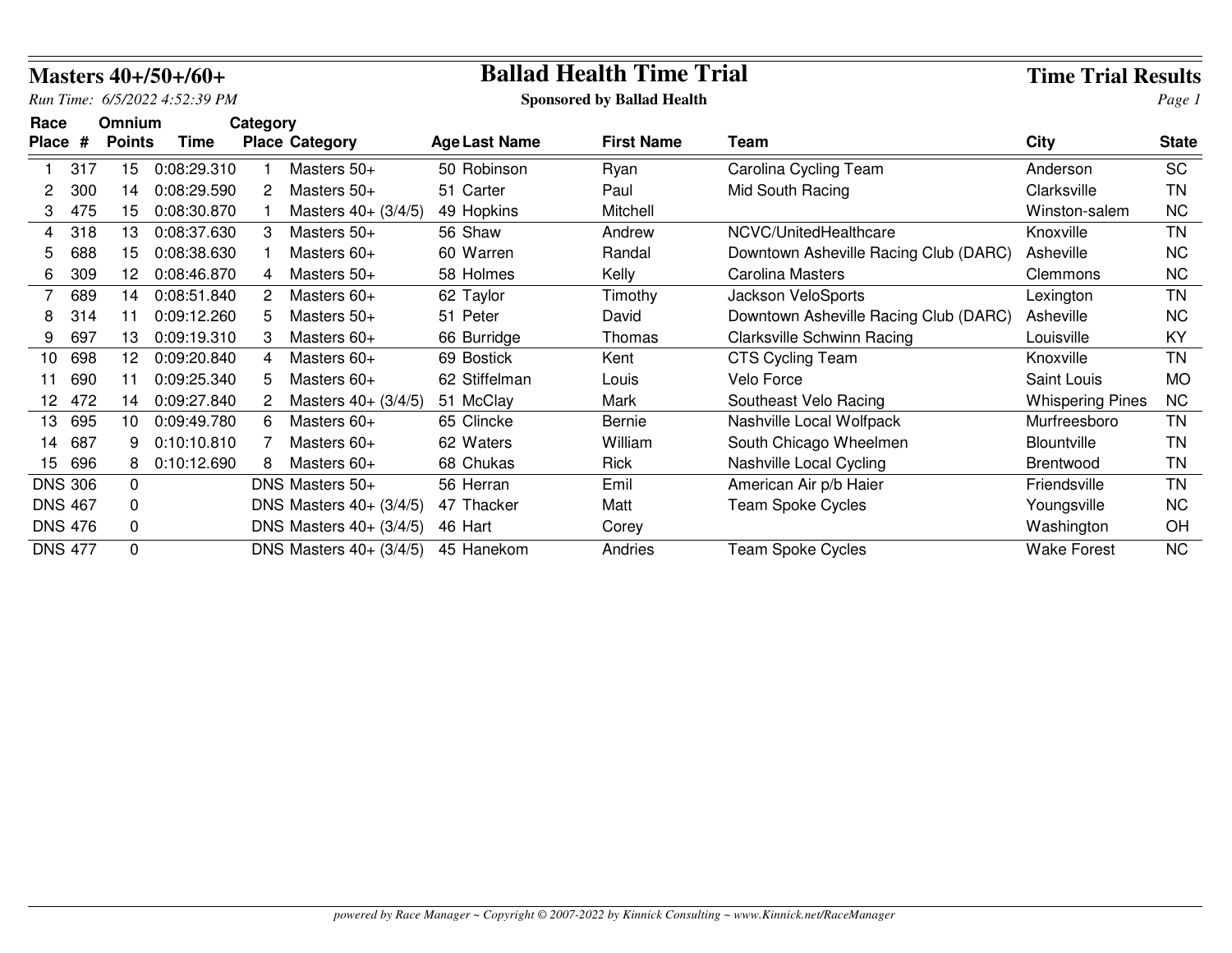| Cat 4                |     |                         |                     |                  |                       | <b>Ballad Health Time Trial</b> |                                   | <b>Time Trial Results</b>              |                    |              |
|----------------------|-----|-------------------------|---------------------|------------------|-----------------------|---------------------------------|-----------------------------------|----------------------------------------|--------------------|--------------|
| Run Time:            |     |                         | 6/5/2022 4:52:39 PM |                  |                       |                                 | <b>Sponsored by Ballad Health</b> |                                        |                    | Page 1       |
| Race<br><b>Place</b> | #   | Omnium<br><b>Points</b> | Time                | Category         | <b>Place Category</b> | <b>Age Last Name</b>            | <b>First Name</b>                 | <b>Team</b>                            | <b>City</b>        | <b>State</b> |
|                      | 408 | 15                      | 0:07:58.810         |                  | Cat 4                 | 18 McCall                       | Benjamin                          |                                        | Rock Hill          | <b>SC</b>    |
| 2                    | 405 | 14                      | 0:08:02.340         | 2                | Cat 4                 | 29 Harding                      | Dan                               | American Air p/b Haier                 | Chattanooga        | ΤN           |
| 3                    | 415 | 13                      | 0:08:15.630         | 3                | Cat 4                 | 39 Ott                          | Josh                              | <b>Charlottesville Racing Club</b>     | Charlottesville    | VA           |
| 4                    | 411 | 12                      | 0:08:23.660         | 4                | Cat 4                 | 15 Moster                       | Luke                              | nine13sports p/b SingletonCoaching     | Carmel             | IN           |
| 5                    | 412 | 11                      | 0:08:33.260         | 5.               | Cat 4                 | 18 Myers                        | William                           |                                        | Chapel Hill        | <b>NC</b>    |
| 6                    | 403 | 10                      | 0:08:33.840         | 6.               | Cat 4                 | 23 Colwell                      | Quinn                             |                                        | Dayton             | OH           |
| 7                    | 414 | 9                       | 0:08:37.810         |                  | Cat 4                 | 19 Nunez                        | Che                               |                                        | Kingsport          | <b>TN</b>    |
| 8                    | 419 | 8                       | 0:08:41.130         | 8                | Cat 4                 | 29 Wilkening                    | Eric                              | Blue Ridge Cyclery Racing p/b Reynolds | Charlottesville    | VA           |
| 9                    | 417 |                         | 0:08:42.020         | 9                | Cat 4                 | 15 Reitz                        | <b>Braden</b>                     | nine13 sports p/b Singleton Coaching   | Sheridan           | IN           |
| 10 <sup>1</sup>      | 402 | 6                       | 0:08:52.690         | 10 <sup>1</sup>  | Cat 4                 | 33 Christmas                    | <b>Phillip</b>                    |                                        | <b>Banner Elk</b>  | <b>NC</b>    |
|                      | 410 | 5                       | 0:08:55.340         | 11               | Cat 4                 | 27 McNeeley                     | Adam                              |                                        | Christiansburg     | VA           |
| 12 <sub>2</sub>      | 404 |                         | 0:09:04.130         |                  | 12 Cat 4              | 19 Freeman                      | Aubrey                            | <b>Endurance Sports Development</b>    | Lancaster          | OH           |
| 13                   | 416 | 3                       | 0:09:07.590         | 13               | Cat 4                 | 20 Owen                         | Will                              |                                        | Johnson City       | <b>TN</b>    |
| 14                   | 413 |                         | 0:09:11.160         |                  | 14 Cat 4              | 36 Nicholaou                    | Michael                           | Charlottesville Racing Club            | Charlottesville    | VA           |
| 15                   | 400 |                         | 0:09:11.600         | 15 <sup>15</sup> | Cat 4                 | 37 Bourke                       | Daniel                            |                                        | Canton             | <b>NC</b>    |
| 16                   | 420 | 0                       | 0:09:16.840         |                  | 16 Cat 4              | 16 Atkins                       | Kalib                             |                                        | Wake Forest        | <b>NC</b>    |
| 17                   | 409 | 0                       | 0:09:38.690         |                  | 17 Cat 4              | 18 McCord                       | Kyle                              | <b>Endurance Sports Development</b>    | Troy               | OH           |
| <b>DNS 401</b>       |     | 0                       |                     |                  | DNS Cat 4             | 49 Campbell                     | Neill                             |                                        | <b>Wake Forest</b> | <b>NC</b>    |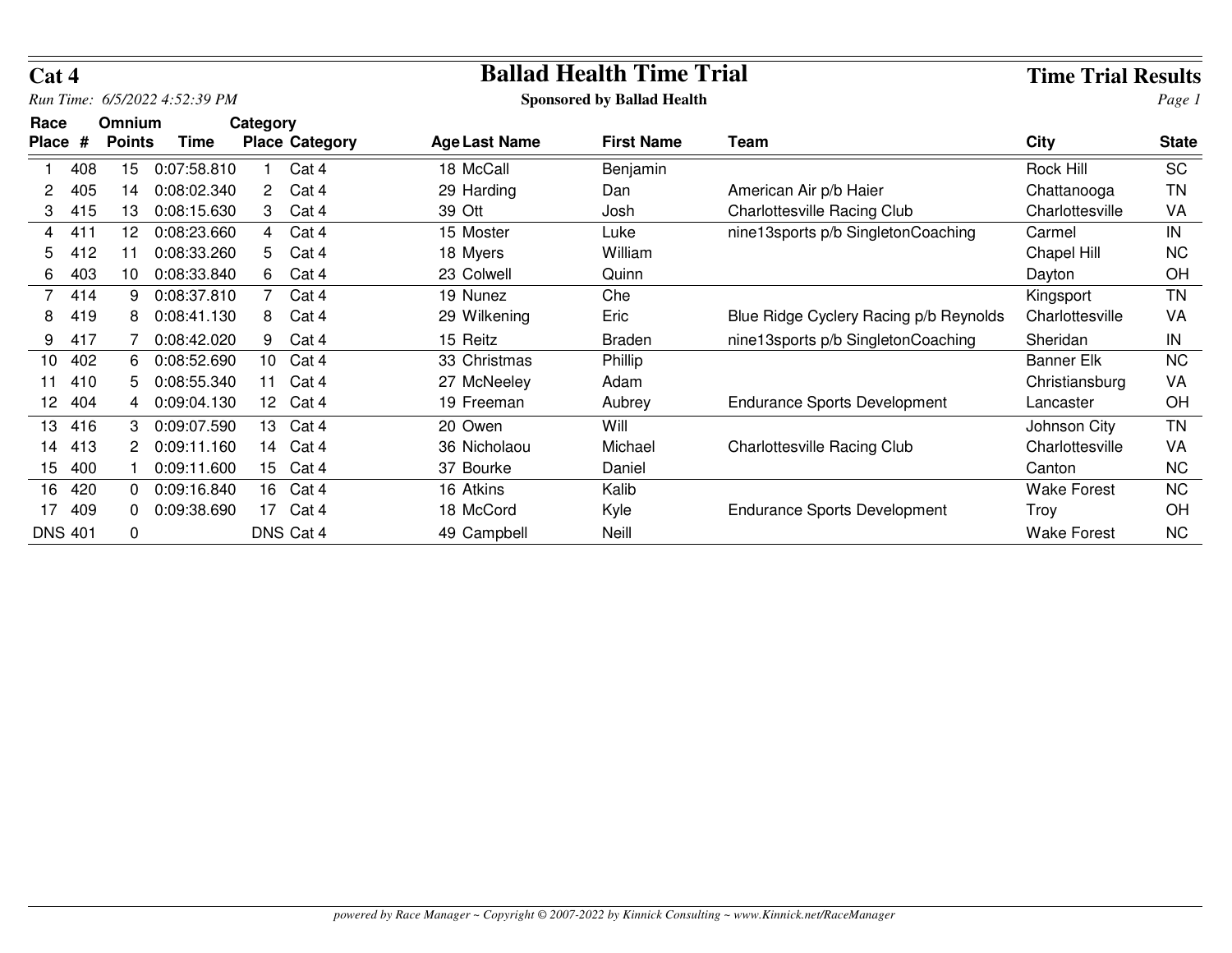| Cat 3                |                |                                |                               |                |                       | <b>Ballad Health Time Trial</b> |                                   | <b>Time Trial Results</b>          |              |              |
|----------------------|----------------|--------------------------------|-------------------------------|----------------|-----------------------|---------------------------------|-----------------------------------|------------------------------------|--------------|--------------|
|                      |                |                                | Run Time: 6/5/2022 4:52:39 PM |                |                       |                                 | <b>Sponsored by Ballad Health</b> |                                    |              | Page 1       |
| Race<br><b>Place</b> | #              | <b>Omnium</b><br><b>Points</b> | Time                          | Category       | <b>Place Category</b> | <b>Age Last Name</b>            | <b>First Name</b>                 | Team                               | <b>City</b>  | <b>State</b> |
|                      | 501            | 15                             | 0:07:37.310                   |                | Cat <sub>3</sub>      | 15 Barnett                      | Gray                              |                                    | Greenville   | <b>SC</b>    |
|                      | 503            | 14                             | 0:07:57.690                   | 2              | Cat <sub>3</sub>      | 18 Cole                         | Owen                              | First Flight Devo                  | Chapel Hill  | <b>NC</b>    |
| 3                    | 509            | 13                             | 0:08:05.810                   | 3              | Cat <sub>3</sub>      | 20 Foley                        | Josh                              |                                    | Wrightstown  | <b>NJ</b>    |
| 4                    | 518            | 12                             | 0:08:17.730                   | $\overline{4}$ | Cat <sub>3</sub>      | 22 Wickel                       | Grayson                           | Jigawatt Cycling                   | Asheville    | NC.          |
| 5.                   | 504            | 11                             | 0:08:21.730                   | 5.             | Cat <sub>3</sub>      | 17 de Sousa                     | Miles                             |                                    | Greenville   | SC           |
| 6                    | 502            | 10                             | 0:08:26.060                   | 6              | Cat <sub>3</sub>      | 27 Barr                         | Emmett                            |                                    | Greenville   | <b>SC</b>    |
|                      | 512            | 9                              | 0:09:08.840                   |                | Cat <sub>3</sub>      | 22 Reece                        | Mason                             |                                    | Cary         | <b>NC</b>    |
| 8                    | 520            | 8                              | 0:09:14.760                   | 8.             | Cat <sub>3</sub>      | 30 Wilson                       | Caleb                             | American Air p/b Haier             | Cookeville   | ΤN           |
| 9                    | 515            |                                | 0:09:23.130                   | 9              | Cat <sub>3</sub>      | 17 Sperry                       | Anson                             | nine13sports p/b SingletonCoaching | Lebanon      | IN           |
| 10 <sup>1</sup>      | 517            | 6                              | 0:09:29.340                   | $10-10$        | Cat <sub>3</sub>      | 29 Watkins                      | Dakota                            |                                    | Agoura Hills | CA           |
| 11                   | 511            | 5.                             | 0:09:35.940                   | 11             | Cat 3                 | 17 Mcconchie                    | Ben                               |                                    | Greenville   | <b>SC</b>    |
|                      | <b>DNS 507</b> | 0                              |                               |                | DNS Cat 3             | 26 Edwards                      | James                             | Jigawatt Cycling                   | Raleigh      | <b>NC</b>    |
|                      | <b>DNS 508</b> | 0                              |                               |                | DNS Cat 3             | 16 Evans                        | Presley                           | dc devo Racing Academy             | Crozet       | VA           |
|                      | <b>DNS 516</b> | 0                              |                               |                | DNS Cat 3             | 20 Stillman                     | Eddie                             | Midwest Development Cycling Inc.   | Brownsburg   | IN           |
|                      | <b>DNS 521</b> | 0                              |                               |                | DNS Cat 3             | 20 Wingler                      | Connor                            | Team Bicycle Outfitters Indy       | Avon         | IN           |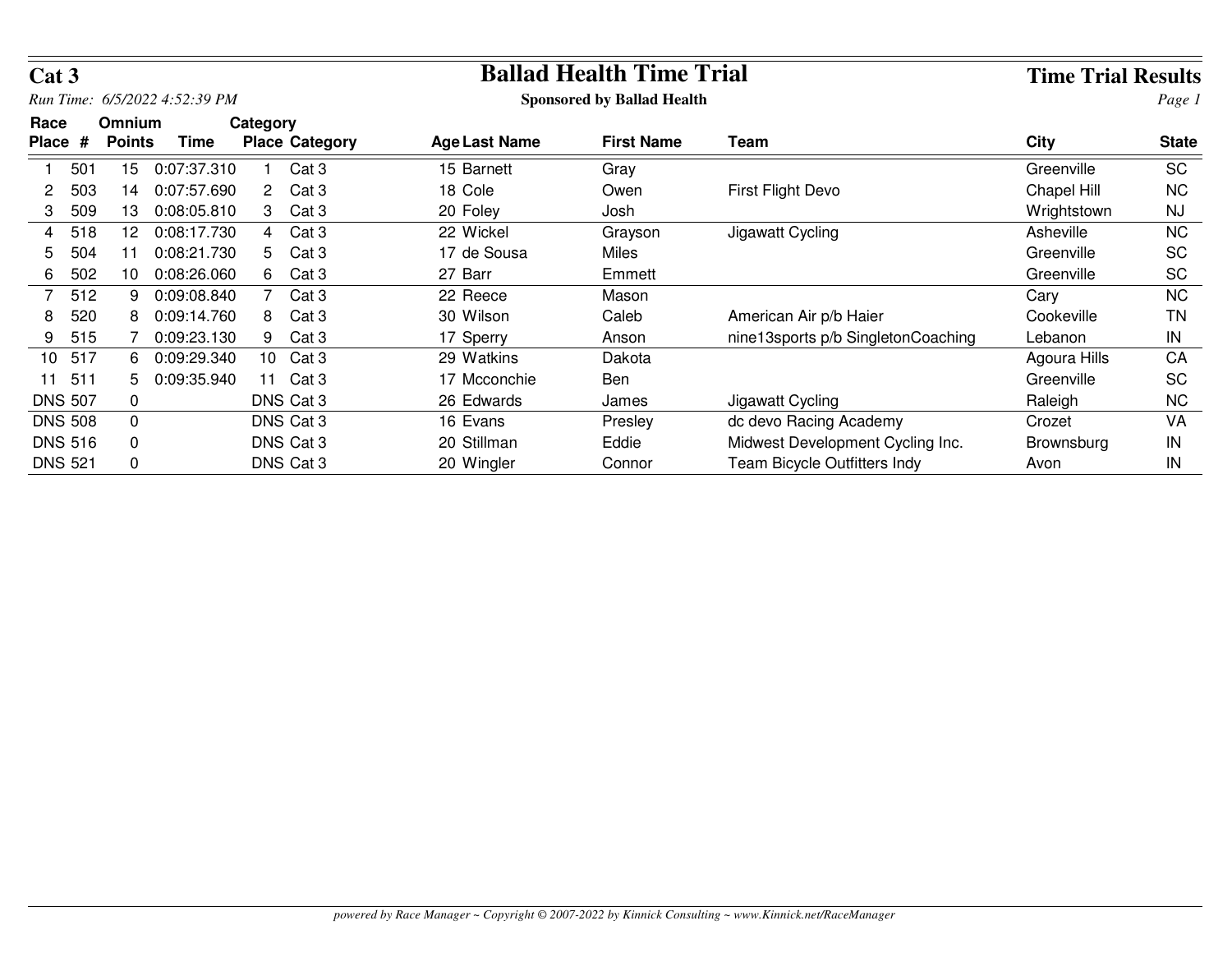|      |                | Women Pro/1/2 |                               |          |                       |               | <b>Ballad Health Time Trial</b>   |                              | <b>Time Trial Results</b> |              |  |
|------|----------------|---------------|-------------------------------|----------|-----------------------|---------------|-----------------------------------|------------------------------|---------------------------|--------------|--|
|      |                |               | Run Time: 6/5/2022 4:52:39 PM |          |                       |               | <b>Sponsored by Ballad Health</b> |                              | Page 1                    |              |  |
| Race |                | <b>Omnium</b> |                               | Category |                       |               |                                   |                              |                           |              |  |
|      | Place #        | <b>Points</b> | Time                          |          | <b>Place Category</b> | Age Last Name | <b>First Name</b>                 | Team                         | City                      | <b>State</b> |  |
|      | 202            | 15            | 0:08:53.810                   |          | Women Pro/1/2         | 26 Howden     | Florence                          |                              | Mooresville               | <b>NC</b>    |  |
|      | 207            | 14            | 0.09:01.910                   | 2        | Women Pro/1/2         | 34 Schuetter  | Sarah                             | Robson Forensic p/b Milligan | Evansville                | IN           |  |
|      | 3 213          | 13            | 0:09:14.380                   | 3        | Women Pro/1/2         | 22 Windsor    | Claire                            | <b>LUX Cycling</b>           | <b>Travelers Rest</b>     | <b>SC</b>    |  |
| 4    | 208            | 12            | 0:09:17.690                   | 4        | Women Pro/1/2         | 33 Smith      | Amanda                            |                              | Marietta                  | GA           |  |
|      | <b>DNS 201</b> |               |                               |          | DNS Women Pro/1/2     | 38 Houser     | Lisa                              | Fount Cycling Guild          | New Orleans               | LA           |  |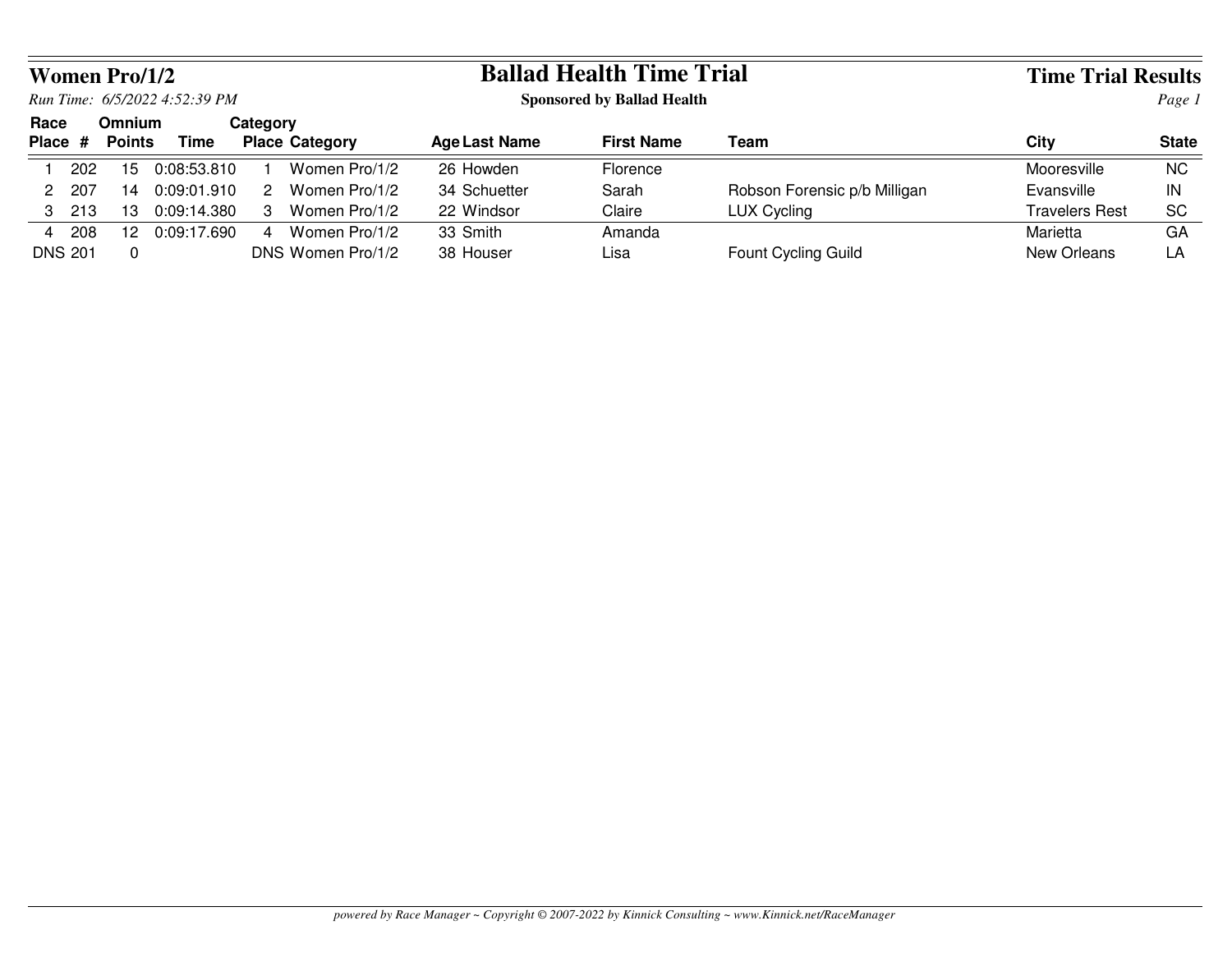|                |       | Masters $35+/45+$ |                               |          |                                     | <b>Ballad Health Time Trial</b> |                                   | <b>Time Trial Results</b>           |                 |              |  |
|----------------|-------|-------------------|-------------------------------|----------|-------------------------------------|---------------------------------|-----------------------------------|-------------------------------------|-----------------|--------------|--|
|                |       |                   | Run Time: 6/5/2022 4:52:39 PM |          |                                     |                                 | <b>Sponsored by Ballad Health</b> |                                     | Page 1          |              |  |
| Race           |       | <b>Omnium</b>     |                               | Category |                                     |                                 |                                   |                                     |                 |              |  |
| Place #        |       | <b>Points</b>     | Time                          |          | <b>Place Category</b>               | <b>Age Last Name</b>            | <b>First Name</b>                 | Team                                | City            | <b>State</b> |  |
|                | 395   | 15                | 0:07:49.510                   |          | Masters 45+ 1/2/3/4 47 Hart         |                                 | John                              | Friends Great Smokies (FGS Cycling) | Murfreesboro    | ΤN           |  |
|                | 2 389 | 14                | 0:07:50.910                   |          | Masters $35+1/2/3/4$ 50 Zambrana    |                                 | Alexander                         | Seattle Super Squadra               | Asheville       | NC.          |  |
| $\mathcal{S}$  | 398   | 13                | 0:08:13.160                   | 2        | Masters $45+1/2/3/4$ 50 Dotson      |                                 | Heath                             |                                     | Asheville       | <b>NC</b>    |  |
| <b>DNS 392</b> |       | $\Omega$          |                               |          | DNS Masters 35+ 1/2/3/4 37 Little   |                                 | Taylor                            | Super Squadra p/b Eliel Cycling     | Asheville       | NC.          |  |
| <b>DNS 399</b> |       | $\overline{0}$    |                               |          | DNS Masters $35+1/2/3/4$ 35 Coleman |                                 | Jay                               | EVOQ.BIKE p/b Enshored              | Signal Mountain | ΤN           |  |